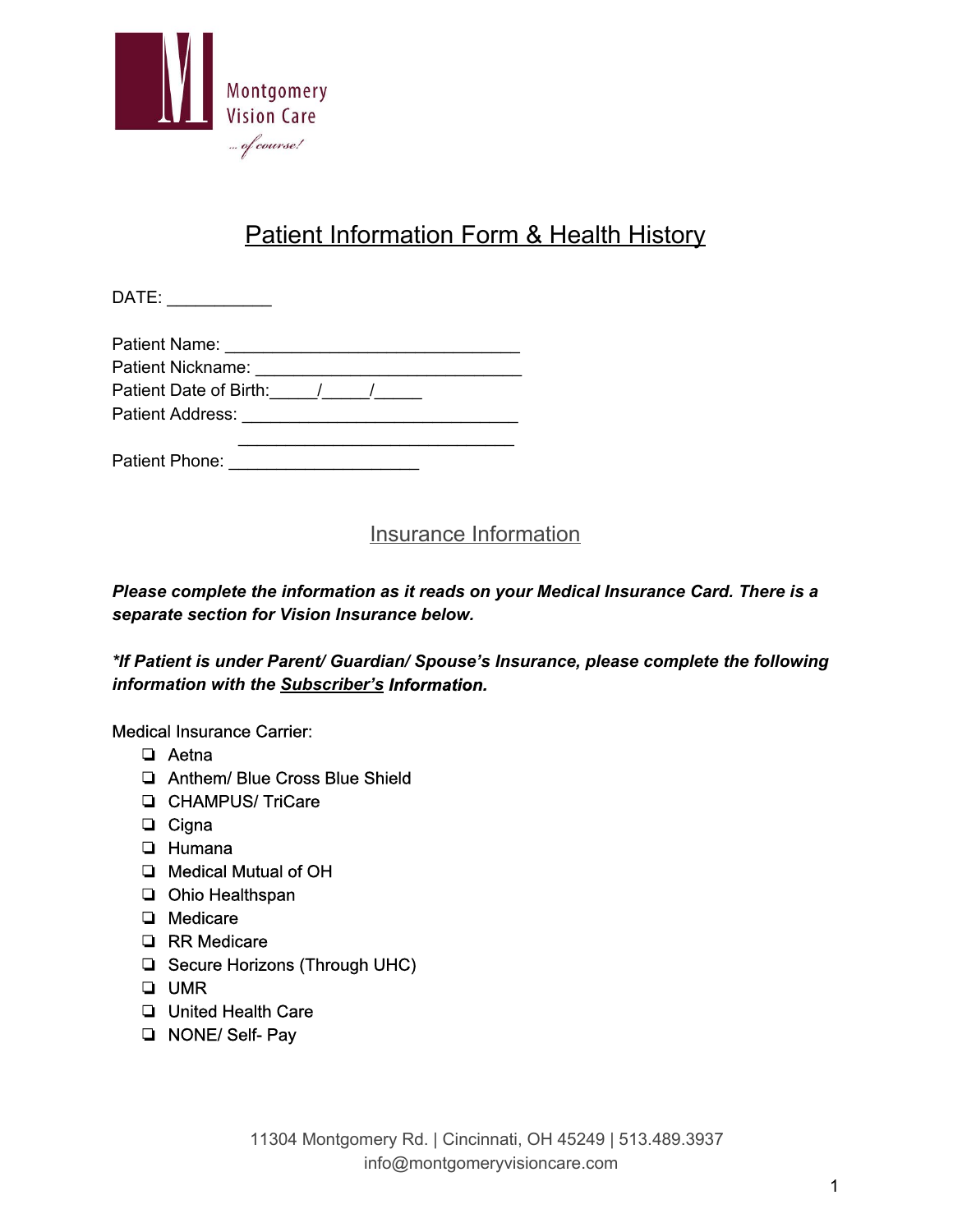

Medical Insurance Subscriber's Name: (as it reads on the Insurance- do not use nicknames)

| Medical Insurance Subscriber's Date Of Birth: / / /                                                                                                                                                                            |
|--------------------------------------------------------------------------------------------------------------------------------------------------------------------------------------------------------------------------------|
| Medical Insurance Subscriber's Last 4 Digits Social Security: __ _ _ _ _                                                                                                                                                       |
| MEDICARE PATIENTS: Social Security Number: _____- ______________(Required)                                                                                                                                                     |
|                                                                                                                                                                                                                                |
|                                                                                                                                                                                                                                |
|                                                                                                                                                                                                                                |
|                                                                                                                                                                                                                                |
|                                                                                                                                                                                                                                |
|                                                                                                                                                                                                                                |
| <b>Vision Insurance Carrier:</b>                                                                                                                                                                                               |
| <b>Q</b> AVESIS                                                                                                                                                                                                                |
| $\Box$ Eyemed                                                                                                                                                                                                                  |
| □ VCP- Comp Benefits                                                                                                                                                                                                           |
| $\neg$ VSP                                                                                                                                                                                                                     |
| $\Box$ Spectera                                                                                                                                                                                                                |
| U VBA (Vision Benefits of America)                                                                                                                                                                                             |
| <b>D</b> NONE/ Self Pay                                                                                                                                                                                                        |
|                                                                                                                                                                                                                                |
| Vision Insurance Subscriber's Name: (as it reads on the Insurance- do not use nicknames)                                                                                                                                       |
|                                                                                                                                                                                                                                |
| Vision Insurance Subscriber's Last 4 Digits Social Security: __ _ _ _                                                                                                                                                          |
|                                                                                                                                                                                                                                |
|                                                                                                                                                                                                                                |
|                                                                                                                                                                                                                                |
|                                                                                                                                                                                                                                |
|                                                                                                                                                                                                                                |
| Vision Insurance Group ID#: Network and the Contract of the Contract of the Contract of the Contract of the Contract of the Contract of the Contract of the Contract of the Contract of the Contract of the Contract of the Co |
|                                                                                                                                                                                                                                |

#### **PLEASE CONTINUE ON TO NEXT PAGE TO COMPLETE MEDICAL/ VISION HISTORY This portion of the paperwork saves considerable time in the office.**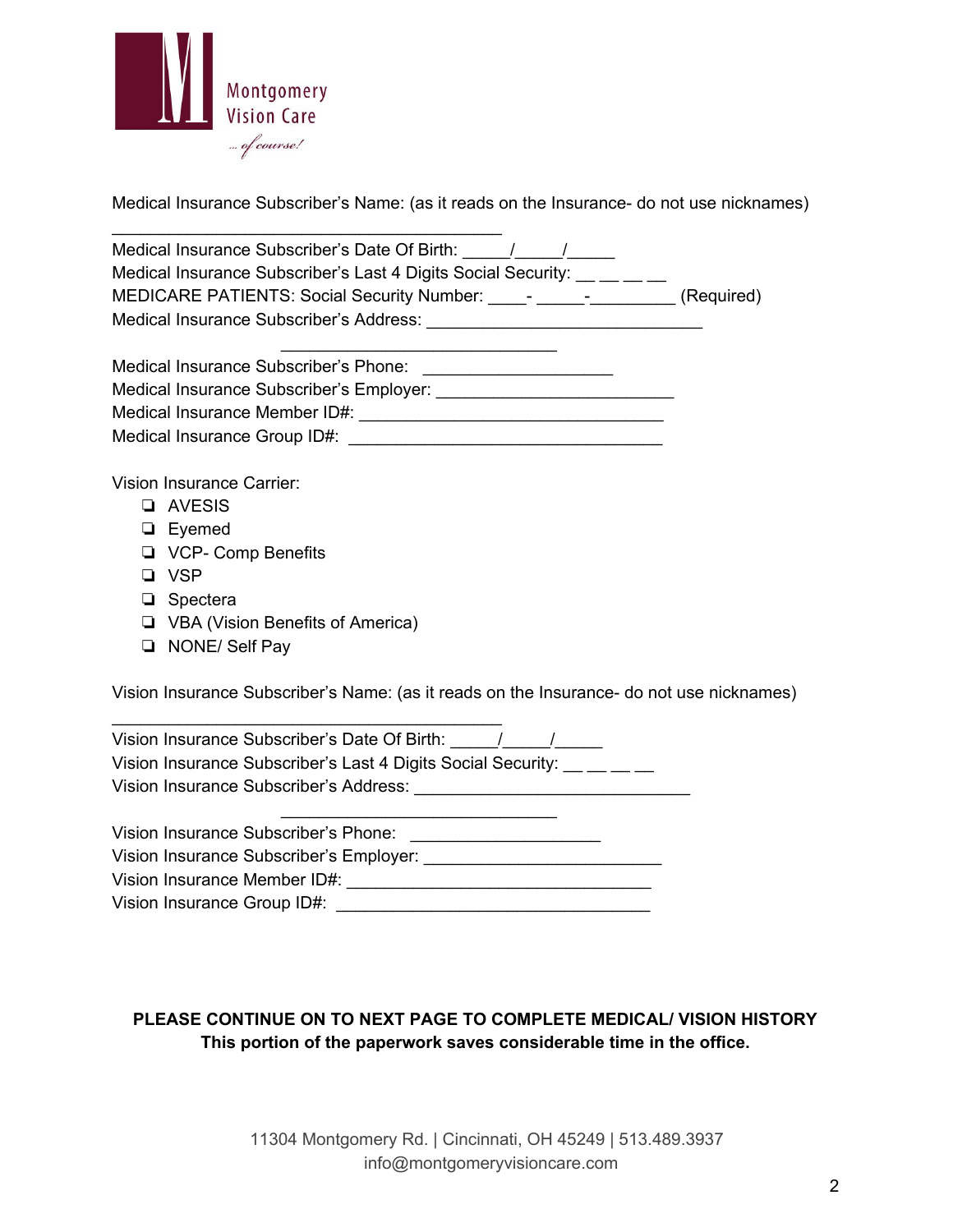

### Health & Vision History Information:

#### **EYE Conditions:**

Have you ever been diagnosed with any of the following:

- ❏ Cataract
- □ Age-Related Macular Degeneration
- ❏ Glaucoma
- ❏ Diabetes
- ❏ Diabetic Retinopathy
- ❏ Dry Eye
- ❏ Eye Infection, Inflammation, or allergy
- ❏ Floaters and/ or flashes of light
- ❏ Iritis or Uveitis
- ❏ Retina defects or Degeneration
- ❏ OTHER: \_\_\_\_\_\_\_\_\_\_\_\_\_\_\_\_\_\_\_\_\_\_\_\_\_\_\_\_\_\_\_\_\_\_\_\_\_\_\_\_\_\_\_\_\_\_\_\_\_\_\_

#### **EYE Concerns:**

Are you having any of the following eye concerns?

- ❏ Redness
- ❏ Burning
- ❏ Itching
- ❏ Tearing
- ❏ Discharge
- ❏ OTHER: \_\_\_\_\_\_\_\_\_\_\_\_\_\_\_\_\_\_\_\_\_\_\_\_\_\_\_\_\_\_\_\_\_\_\_\_\_\_\_\_\_\_\_\_\_\_\_\_\_\_\_

#### **VISION Concerns:**

Are you having any of the following Vision Concerns:

- ❏ Blurred Vision
- ❏ Eyestrain
- ❏ Eye Pain
- ❏ Severe sensitivity to light
- ❏ Headache
- ❏ Poor night vision
- ❏ Bothersome night glare
- ❏ Double vision
- ❏ Total loss of vision
- ❏ OTHER: \_\_\_\_\_\_\_\_\_\_\_\_\_\_\_\_\_\_\_\_\_\_\_\_\_\_\_\_\_\_\_\_\_\_\_\_\_\_\_\_\_\_\_\_\_\_\_\_\_\_\_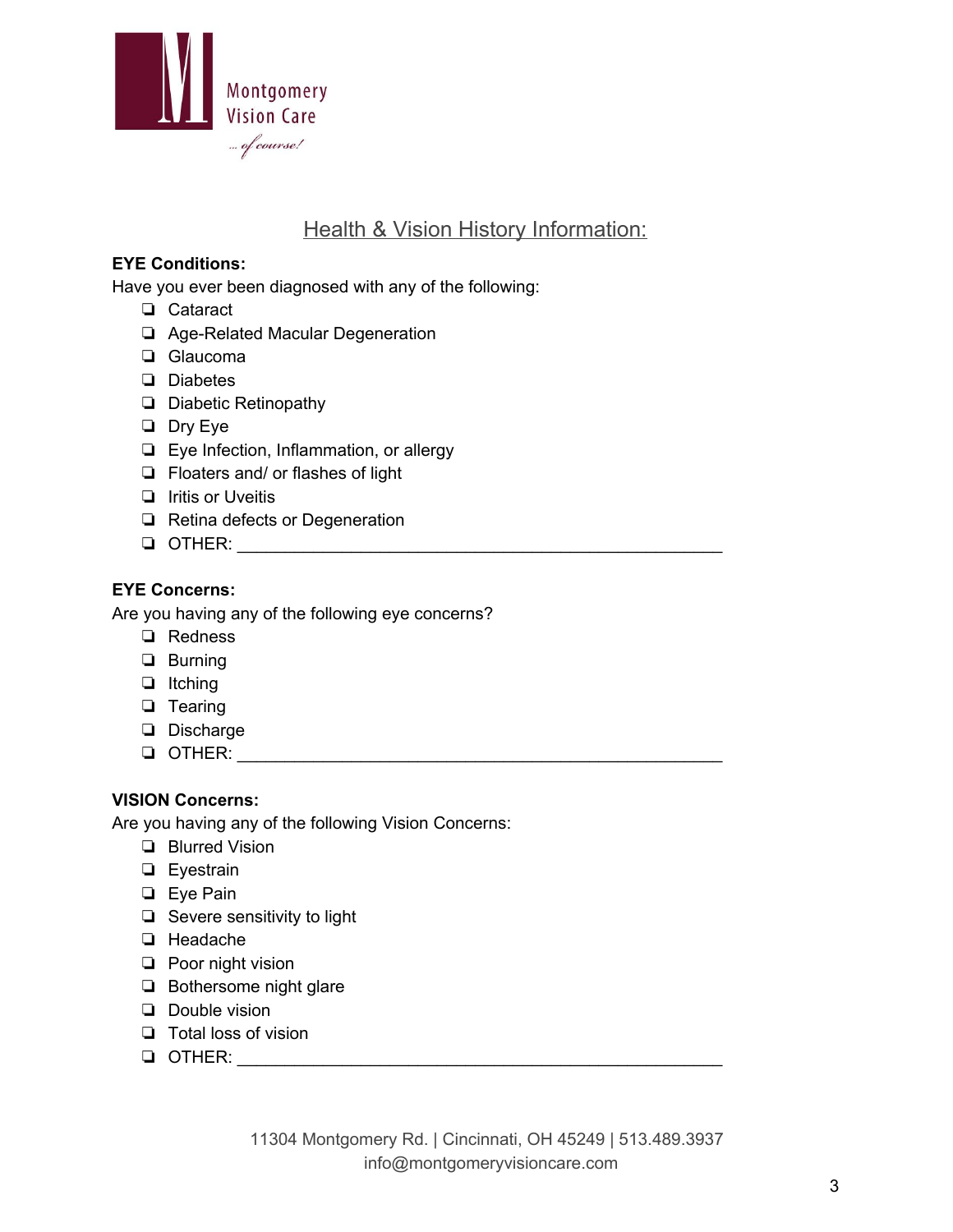

### Medical History

#### **Review of Systems:**

Constitution:

- ❏ Negative
- ❏ Developmental Disabilities
- ❏ Cancer
- ❏ Fatigue Syndrome
- ❏ Other: \_\_\_\_\_\_\_\_\_\_\_\_\_\_\_\_\_\_\_\_\_\_\_\_\_\_\_\_\_\_\_\_

#### ENT:

- ❏ Negative
- ❏ Hearing Loss
- ❏ Sinusitis
- ❏ Dry Mouth
- ❏ Laryngitis
- ❏ Other: \_\_\_\_\_\_\_\_\_\_\_\_\_\_\_\_\_\_\_\_\_\_\_\_\_\_\_\_\_\_\_\_

Neurological:

- ❏ Negative
- ❏ Multiple Sclerosis
- ❏ Epilepsy
- ❏ Cerebral Palsy
- ❏ Tumor
- ❏ Stroke/CVA
- ❏ Migraine
- ❏ Autism Spectrum Disorder
- ❏ Other: \_\_\_\_\_\_\_\_\_\_\_\_\_\_\_\_\_\_\_\_\_\_\_\_\_\_\_\_\_\_\_\_

Psychiatric:

- ❏ Negative
- ❏ Depression
- ❏ Attention Deficit
- ❏ Anxiety Disorder
- ❏ Bipolar Disorder
- ❏ Other: \_\_\_\_\_\_\_\_\_\_\_\_\_\_\_\_\_\_\_\_\_\_\_\_\_\_\_\_\_\_\_\_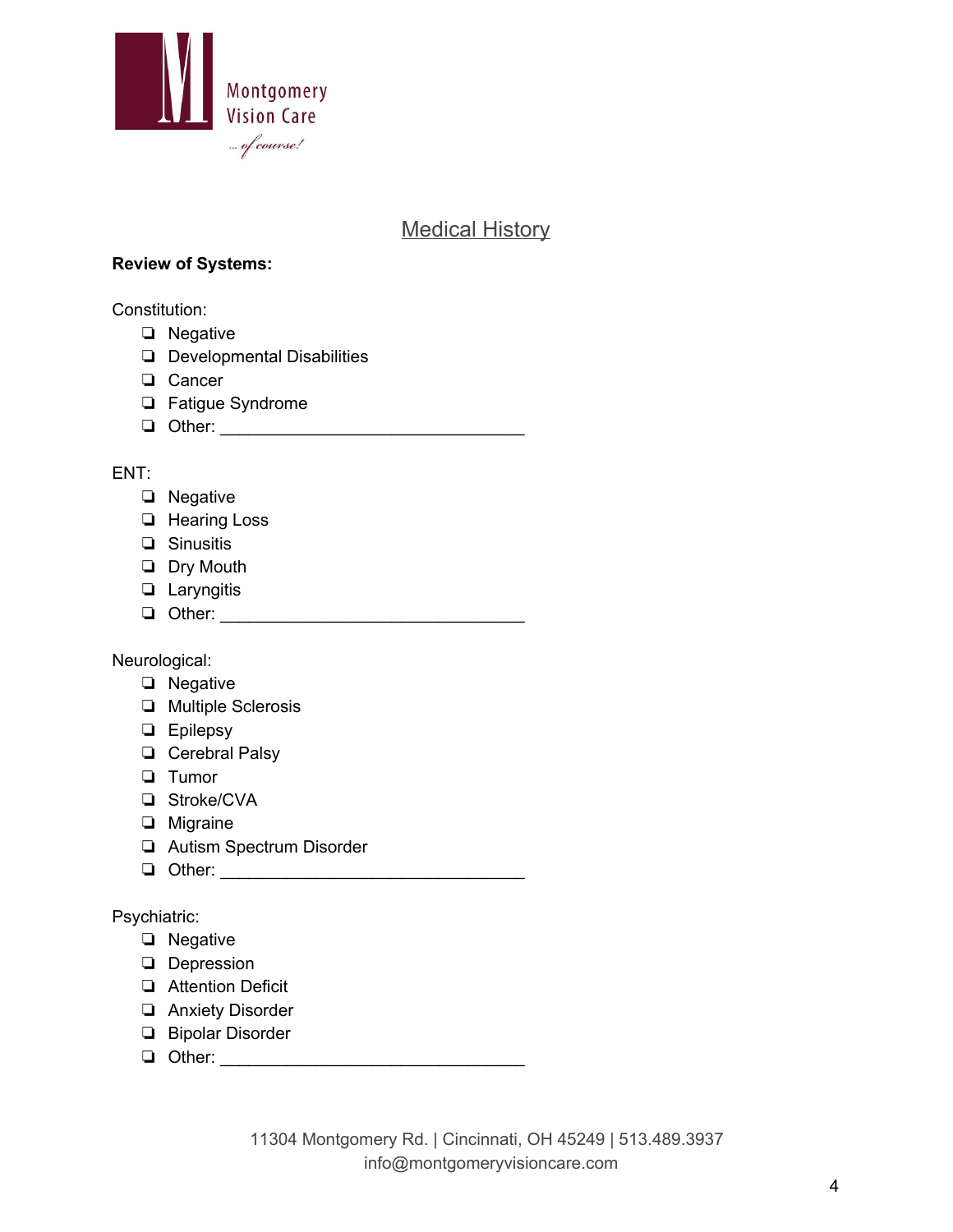

#### Cardiovascular:

- ❏ Negative
- ❏ Hypertension (High Blood Pressure)
- ❏ Stroke/ CVA
- ❏ Heart Disease
- ❏ Vascular Disease
- ❏ Congestive Heart Failure
- ❏ Other: \_\_\_\_\_\_\_\_\_\_\_\_\_\_\_\_\_\_\_\_\_\_\_\_\_\_\_\_\_\_\_\_

Respiratory:

- ❏ Negative
- ❏ Cigarette Smoker
- ❏ Asthma
- ❏ Bronchitis
- ❏ Emphysema
- ❏ Chronic Obstruction
- ❏ Sleep Apnea
- ❏ Other: \_\_\_\_\_\_\_\_\_\_\_\_\_\_\_\_\_\_\_\_\_\_\_\_\_\_\_\_\_\_\_\_

Gastrointestinal:

- ❏ Negative
- ❏ Crohn's Disease
- ❏ Colitis
- ❏ Ulcer
- ❏ Acid Reflux
- ❏ Celiac Disease
- ❏ Other: \_\_\_\_\_\_\_\_\_\_\_\_\_\_\_\_\_\_\_\_\_\_\_\_\_\_\_\_\_\_\_\_

Genitourinary:

- ❏ Negative
- ❏ Kidney Disease
- ❏ Prostate Disease/Cancer
- ❏ Benign Prostate Hypertrophy
- ❏ Herpes
- ❏ Chlamydia
- ❏ Pregnant
- ❏ Nursing
- ❏ Other: \_\_\_\_\_\_\_\_\_\_\_\_\_\_\_\_\_\_\_\_\_\_\_\_\_\_\_\_\_\_\_\_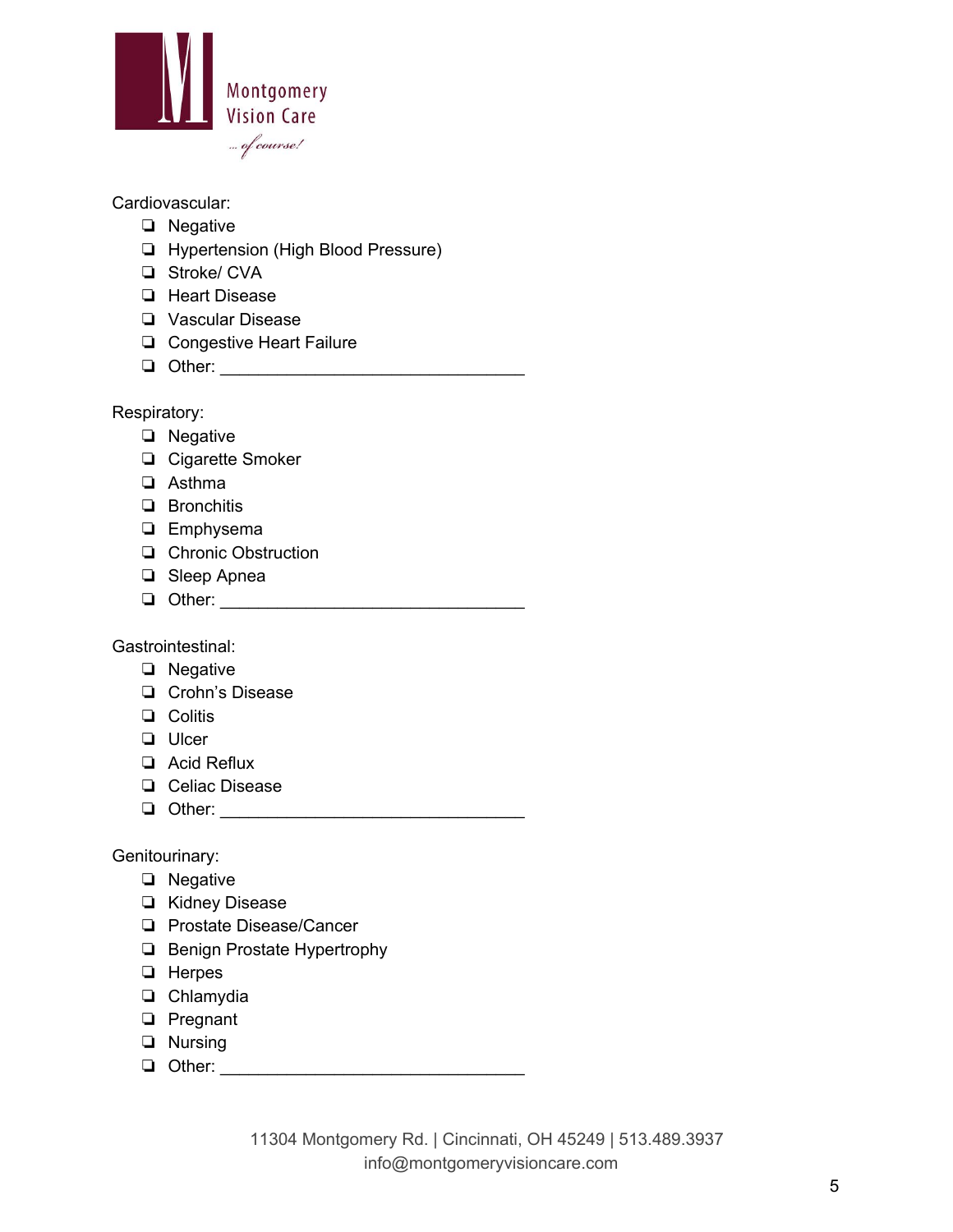

Musculoskeletal:

- ❏ Negative
- ❏ Arthritis
- ❏ Osteoarthritis
- ❏ Fibromyalgia
- ❏ Muscular Dystrophy
- ❏ Ankylosing Spondylitis
- ❏ Osteoporosis
- ❏ Gout
- ❏ Other: \_\_\_\_\_\_\_\_\_\_\_\_\_\_\_\_\_\_\_\_\_\_\_\_\_\_\_\_\_\_\_\_

Integumentary:

- ❏ Negative
- ❏ Eczema
- ❏ Rosacea
- ❏ Psoriasis
- ❏ Herpes Simplex/ Cold sores
- ❏ Herpes Zoster/ Shingles
- ❏ Other: \_\_\_\_\_\_\_\_\_\_\_\_\_\_\_\_\_\_\_\_\_\_\_\_\_\_\_\_\_\_\_\_

Endocrine:

#### ❏ Negative

- ❏ Type 2 Diabetes Mellitus
- ❏ Type 1 Diabetes Mellitus
- ❏ Thyroid Disfunction
- ❏ Hormonal Disfunction
- ❏ Other: \_\_\_\_\_\_\_\_\_\_\_\_\_\_\_\_\_\_\_\_\_\_\_\_\_\_\_\_\_\_\_\_

Hematologic/ Lymphatic:

- ❏ Negative
- ❏ Anemia
- ❏ Large Volume Blood Loss
- ❏ Ulcer
- ❏ Hypercholesterolemia
- ❏ Other: \_\_\_\_\_\_\_\_\_\_\_\_\_\_\_\_\_\_\_\_\_\_\_\_\_\_\_\_\_\_\_\_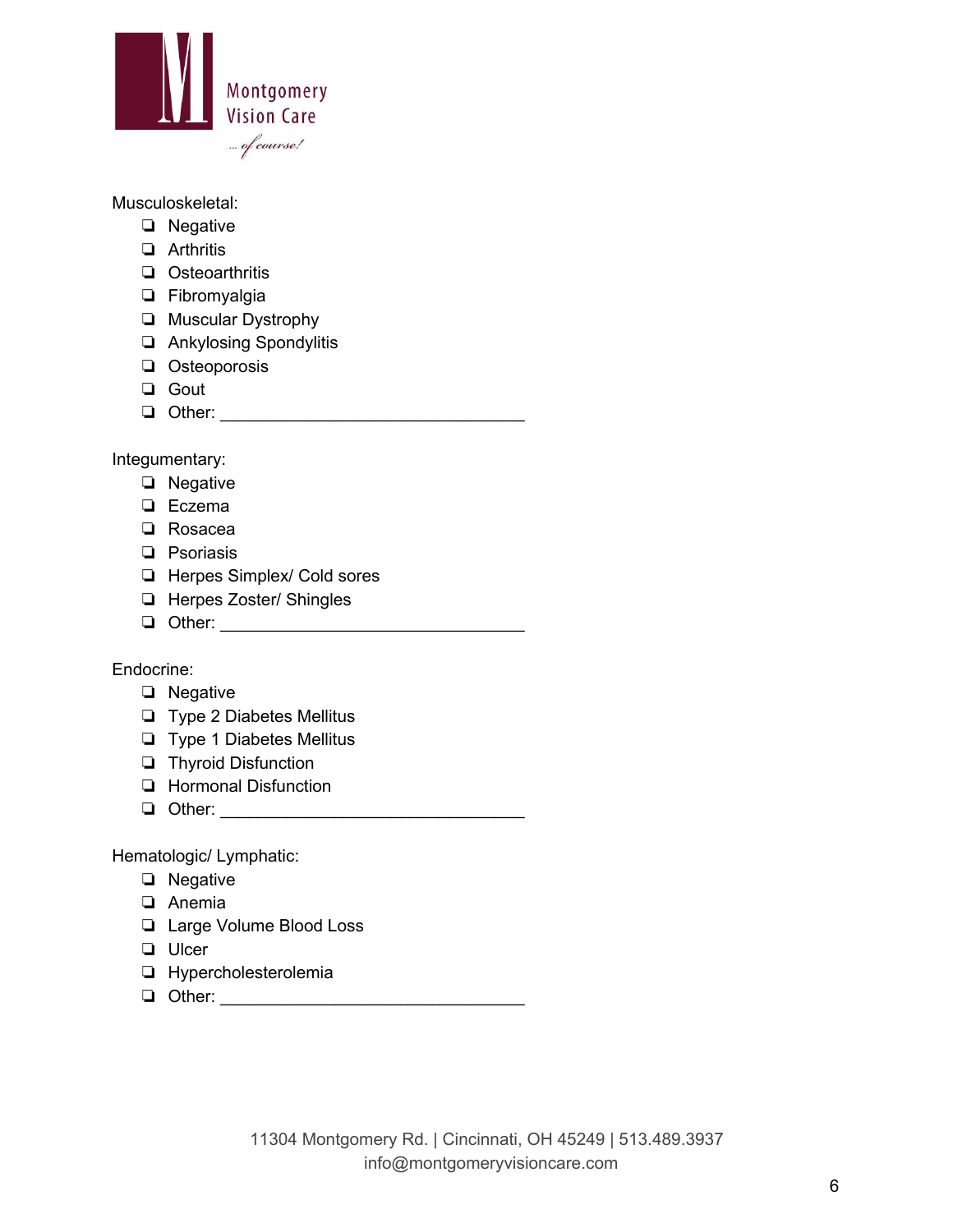

Allergic/ Immune:

- ❏ Negative
- ❏ Drug Allergies
- ❏ Environmental Allergies
- ❏ Rheumatoid Arthritis
- ❏ Lupus
- ❏ Sjogren's Syndrome
- ❏ Other: \_\_\_\_\_\_\_\_\_\_\_\_\_\_\_\_\_\_\_\_\_\_\_\_\_\_\_\_\_\_\_\_

**Medications: Please list any medications you take:**

**Medication Allergies:**

**Environmental & Food Allergies:**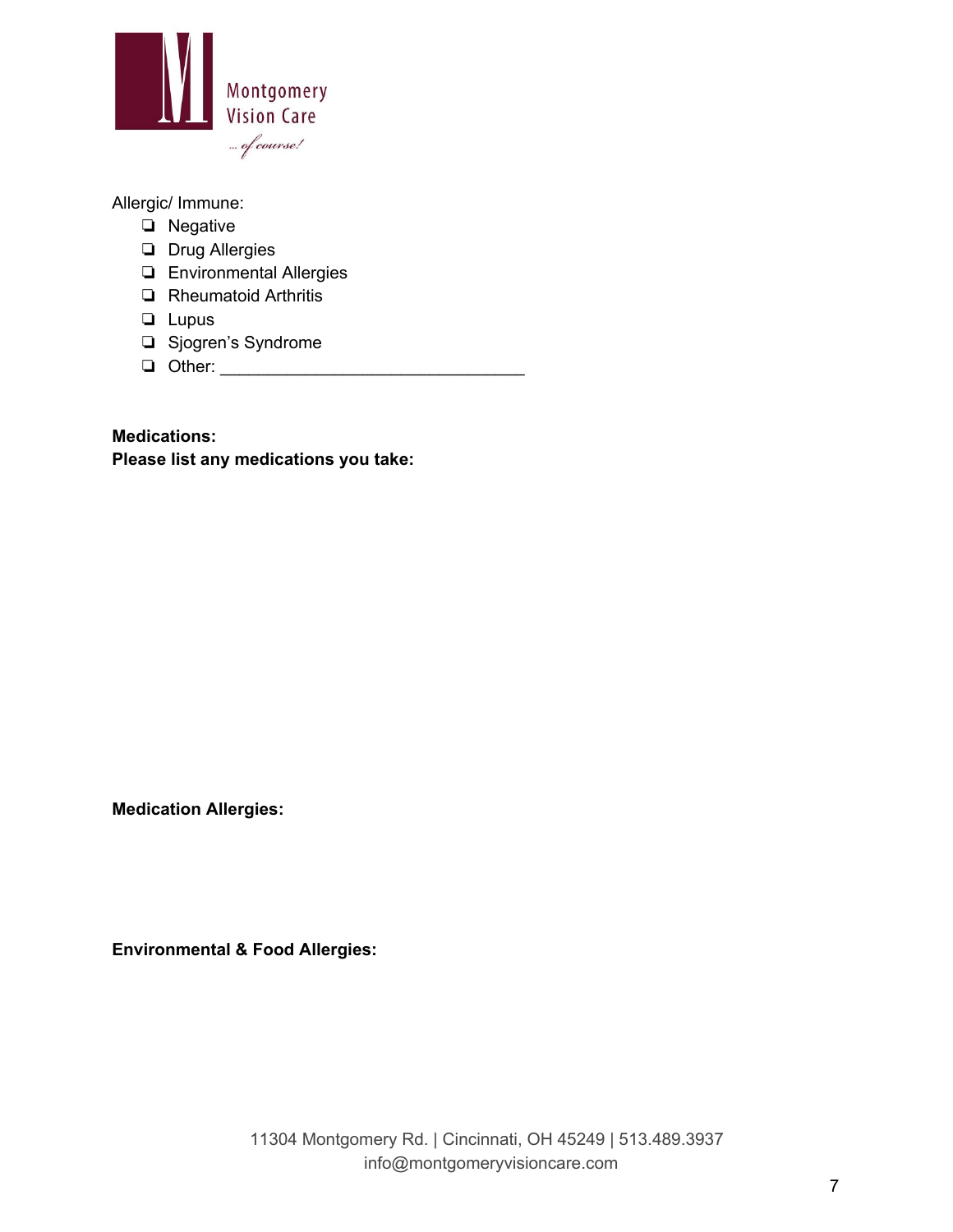

### Ocular (Vision) History

Check any of the conditions you have had:

- ❏ Negative
- ❏ Glaucoma
- ❏ Glaucoma Suspect
- ❏ Cataract
- □ Age-Related Macular Degeneration
- ❏ Surgery
- ❏ Patching
- ❏ Inflammatory Disorder
- ❏ Strabismus
- ❏ Amblyopia
- ❏ Retinal Degeneration
- ❏ Retinal Hole
- ❏ Retinal Detachment
- ❏ Keratoconus
- ❏ Injury
- ❏ Dry Eye
- ❏ Nystagmus
- ❏ OTHER: \_\_\_\_\_\_\_\_\_\_\_\_\_\_\_\_\_\_\_\_\_\_\_\_\_\_\_\_\_\_\_\_\_\_

#### Social History

Drinking Alcohol:

- ❏ Yes
- ❏ No
- ❏ Amount: \_\_\_\_\_\_\_\_\_\_\_\_\_\_\_\_\_\_\_\_\_

Tobacco Use:

- ❏ Yes
- ❏ No

Status:

- ❏ Current everyday smoker
- ❏ Current some day smoker
- ❏ Former smoker
- ❏ Never smoker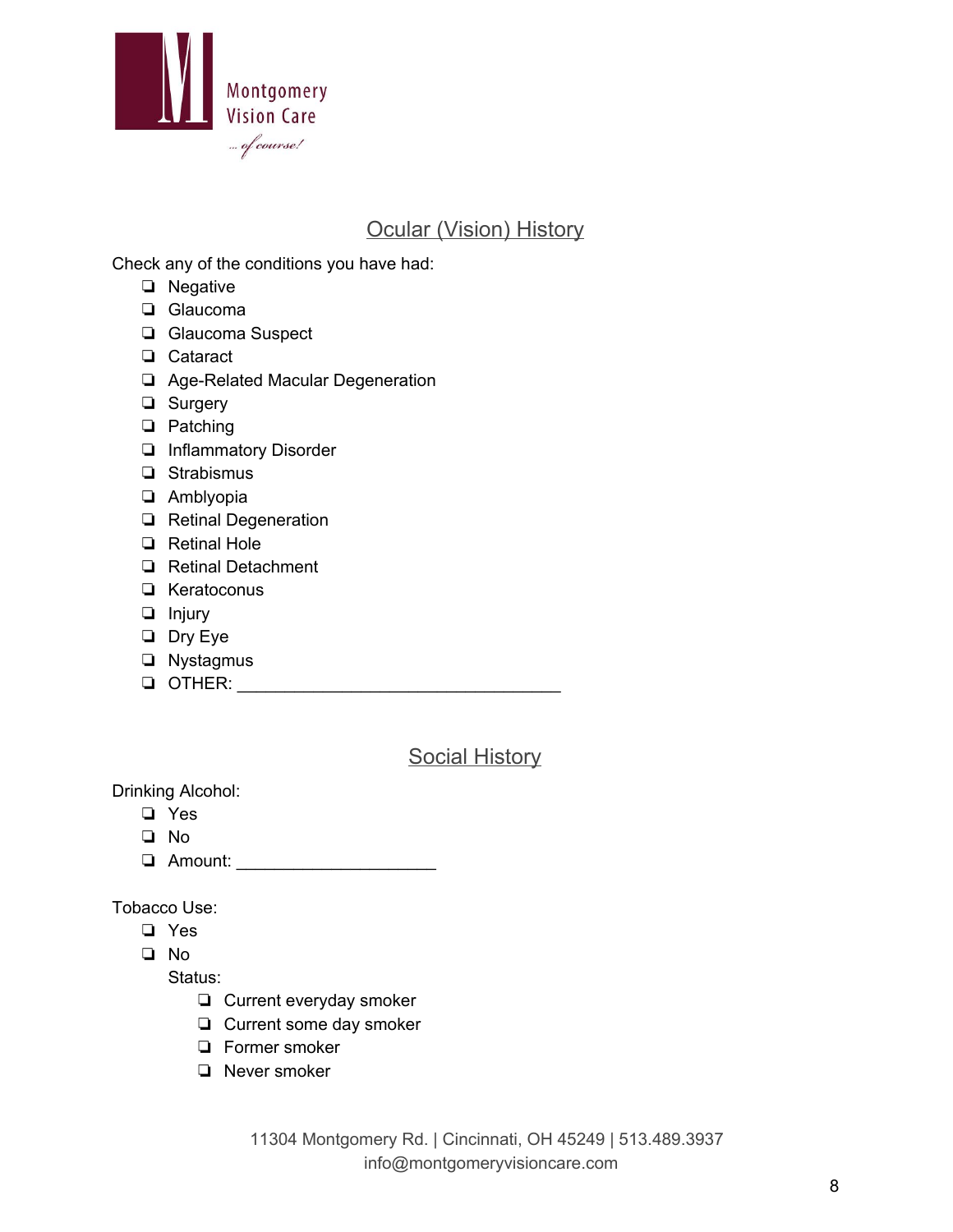

### Family Medical History

- 
- ❏ Hypertension (High Blood Pressure) Father/ Mother/ Brother/ Sister
- 
- 
- 
- 
- 
- 

❏ Cancer Type: \_\_\_\_\_\_\_\_\_\_\_\_\_\_\_\_\_ Father/ Mother/ Brother/ Sister ❏ Heart Disease Father/ Mother/ Brother/ Sister ❏ Stroke Father/ Mother/ Brother/ Sister ❏ Vascular Disease Father/ Mother/ Brother/ Sister ❏ Diabetes Mellitus Type: \_\_\_\_\_ Father/ Mother/ Brother/ Sister ❏ Thyroid Disease: \_\_\_\_\_\_\_\_\_\_\_\_\_\_\_\_ Father/ Mother/ Brother/ Sister ❏ OTHER: \_\_\_\_\_\_\_\_\_\_\_\_\_\_\_\_\_\_\_\_\_\_\_ Father/ Mother/ Brother/ Sister

#### Family Ocular History

- 
- 
- 
- □ Age-Related Macular Degeneration Father/ Mother/ Brother/ Sister
- 
- 
- 
- 
- 
- 
- 
- 
- 
- 
- ❏ OTHER: \_\_\_\_\_\_\_\_\_\_\_\_\_\_\_\_\_\_\_\_\_\_\_\_\_\_\_\_\_\_\_\_\_\_

❏ Negative Father/ Mother/ Brother/ Sister ❏ Glaucoma/ Glaucoma Suspect Father/ Mother/ Brother/ Sister ❏ Cataract Father/ Mother/ Brother/ Sister ❏ Patching Father/ Mother/ Brother/ Sister ❏ Inflammatory Disorder Father/ Mother/ Brother/ Sister ❏ Strabismus Father/ Mother/ Brother/ Sister ❏ Amblyopia Father/ Mother/ Brother/ Sister ❏ Retinal Degeneration Father/ Mother/ Brother/ Sister ❏ Retinal Hole Father/ Mother/ Brother/ Sister ❏ Retinal Detachment Father/ Mother/ Brother/ Sister ❏ Keratoconus Father/ Mother/ Brother/ Sister ❏ Dry Eye Father/ Mother/ Brother/ Sister ❏ Nystagmus Father/ Mother/ Brother/ Sister